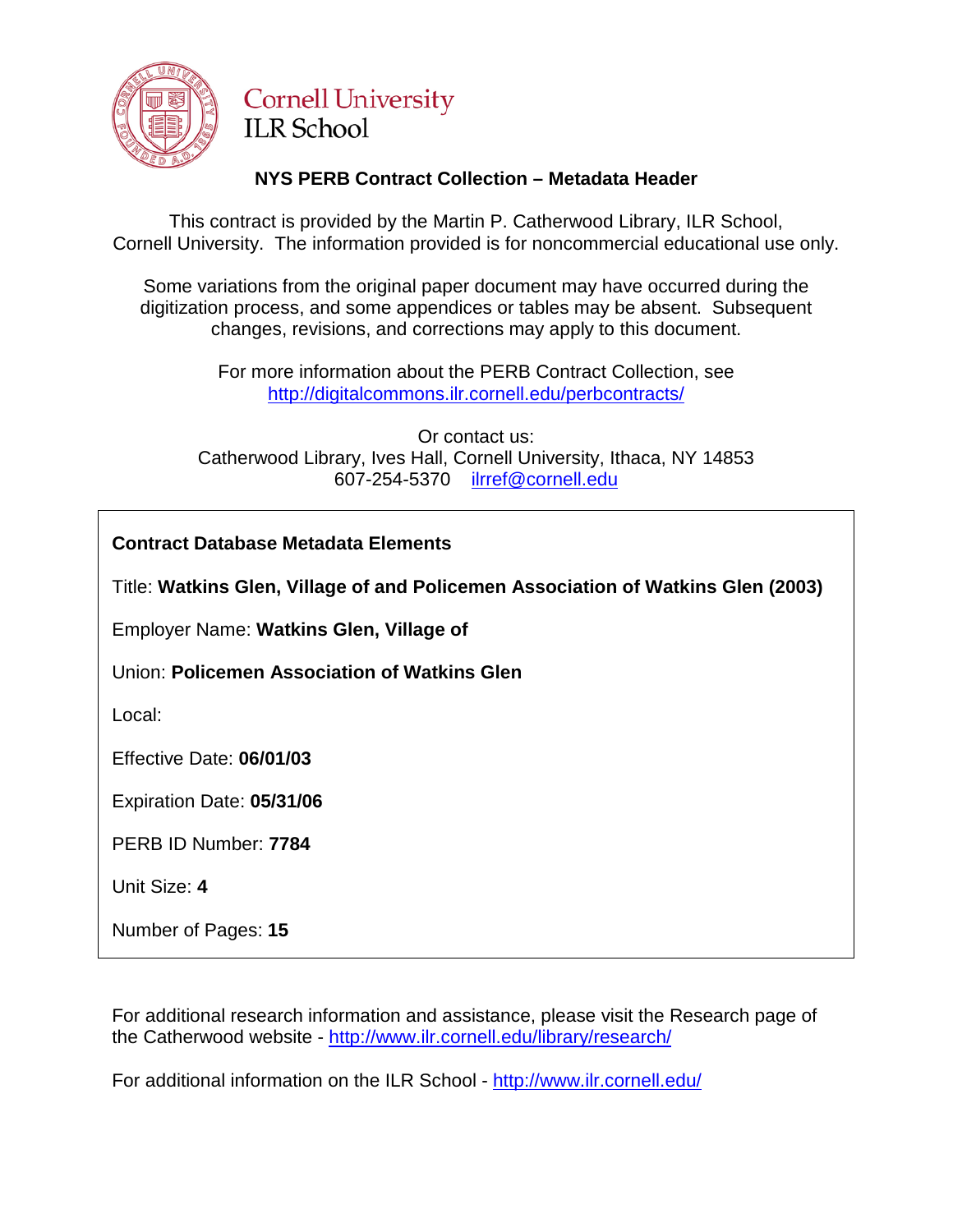$/2L$  7784

 $6/103 - 5/31/06$  <u>AGREEMENT</u>

This Agreement, entered into this  $\mathcal{S}^{\mathcal{M}}$  day of June, 2003, by and between the Village of Watkins Glen, New York (hereinafter referred to as the Village) and the Policemen Association of Watkins Glen, New York (hereinafter referred to as the Association).

WHEREAS, the Village has recognized the Association as the official bargaining unit for the Competitive Civil Service Patrolmen, and

WHEREAS, the Village and the Association have negotiated and come to terms agreeable to both parties for an Agreement covering the terms and conditions of employment of the Competitive Civil Service Patrolmen, and

WHEREAS, it is the desire of the Village and the Association that said Agreement be reduced to writing,

**NOW,** THEREFORE, it is hereby agreed between the parties hereto as follows:

#### **RECOGNITION AND RIGHTS**

RECOGNITION OF NEGOTIATION UNIT **AND** REPRESENTATIVE. The Village recognizes the Police Association as the exclusive collective negotiating agent for the permanently appointed Village recognizes the Police Association as the exclusive<br>collective negotiating agent for the permanently appointed<br>Competitive Civil Service Patrolmen in the Police Department.

## **DURATION OF CONTRACT'S EXISTENCE**

PERIOD OF AGREEMENT. 1) This agreement shall be for a term of three (3) years, commencing June 1, 2003, and ending at the close of business on May 31, 2006. 2) The parties hereto agree that on or before March 1, 2006, they will enter into negotiations in attempt to arrive at a new contract. This agreement, and any written amendment made and annexed hereto shall continue in full force and effect until midnight May 31, 2006, and unless written notice is given at least one hundred and twenty (120) days, but not more than one hundred sixty (160) days prior to June 1, 2006, by either party requesting a change or termination of the same, then it shall automatically continue in effect from year to year until such notice is given at least one hundred twenty (120) days but not more than one hundred sixty (160) days prior to May 31st of any subsequent year.

1

# **RECEIVED**

**JUN 01 2006** 

**NYS PUBUC EMPLOYMENT RELATIONS BOARD** 

Accept de la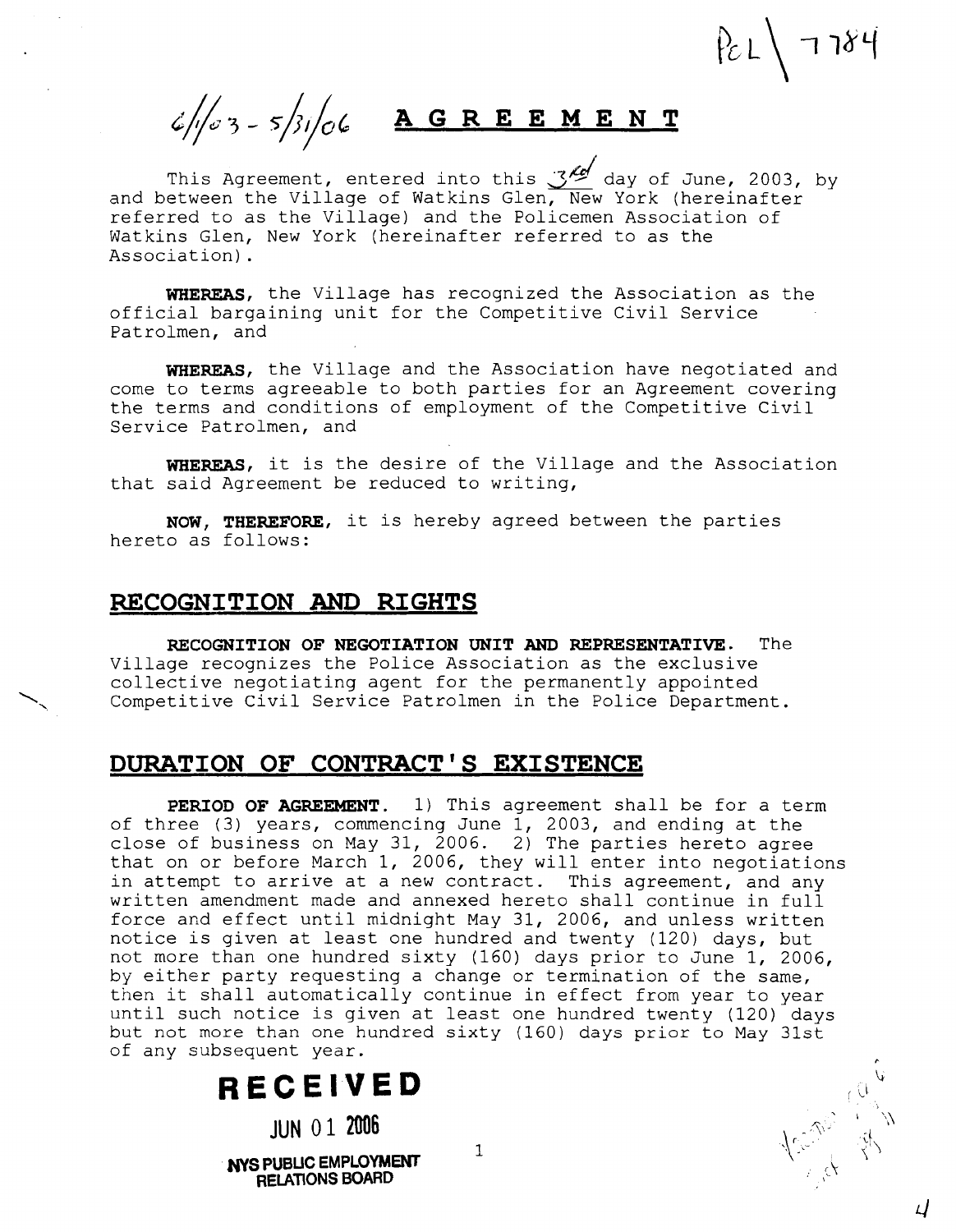# **FUTURE NEGOTIATION**

The parties hereto agree to commence negotiation for the contract year 2006, and either party may give notice to the other in writing at least one hundred twenty (120) days prior to May 31st of said contract year 2006, of its intention to commence negotiation.

# **DEFINITIONS**

 $\mathbb{R}^2$ 

| ASSOCIATION OFFICER    | Refers to officers or                                                    |
|------------------------|--------------------------------------------------------------------------|
| <b>DEPARTMENT</b>      | representatives of the Association<br>Means the Police Department of     |
|                        | Watkins Glen                                                             |
| DEPARTMENT HEAD        | Means the Mayor of the Village of                                        |
|                        | Watkins Glen                                                             |
| <b>EMPLOYER</b>        | Means the Village of Watkins Glen                                        |
| EXECUTIVE BOARD        | Means the appointed and the elected                                      |
|                        | officers of the Association, as                                          |
|                        | defined in the Association By-Laws                                       |
| FULL-TIME PATROLMAN    | Means an individual hired by the                                         |
|                        | Village under the Civil Service                                          |
|                        | Classification of Patrolman-Police.                                      |
|                        | This does not apply to the Civil                                         |
|                        | Service Classification of                                                |
|                        | Patrolman-Police, Part-time.                                             |
| <b>GRIEVANCE</b>       | Shall mean a claimed violation,                                          |
|                        | misinterpretation, or inequitable                                        |
|                        | application of the provisions of                                         |
|                        | this Agreement                                                           |
| GRIEVANCE COMMITTEE    | Means a committee designated by the                                      |
|                        | association to represent the                                             |
|                        | employees                                                                |
| IMMEDIATE SUPERVISOR - | Means the Police Commissioner<br>Means a full-time Civil Service         |
| MEMBER OR EMPLOYEE     |                                                                          |
|                        | Patrolman employed by the Police                                         |
|                        | Department of the Village of<br>Watkins Glen                             |
| RATE OF PAY            |                                                                          |
|                        | A member's "per-diem rate of pay"<br>shall be determined by dividing the |
|                        | member's annual salary by 260; a                                         |
|                        | member's "hourly rate of pay" shall                                      |
|                        | be determined by the member's                                            |
|                        | annual salary divided by 2080                                            |
| SERVICE OR LENGTH OF - | Shall include full-time service with                                     |
| <b>SERVICE</b>         | the Police Department of the                                             |
|                        | Village of Watkins Glen                                                  |
|                        |                                                                          |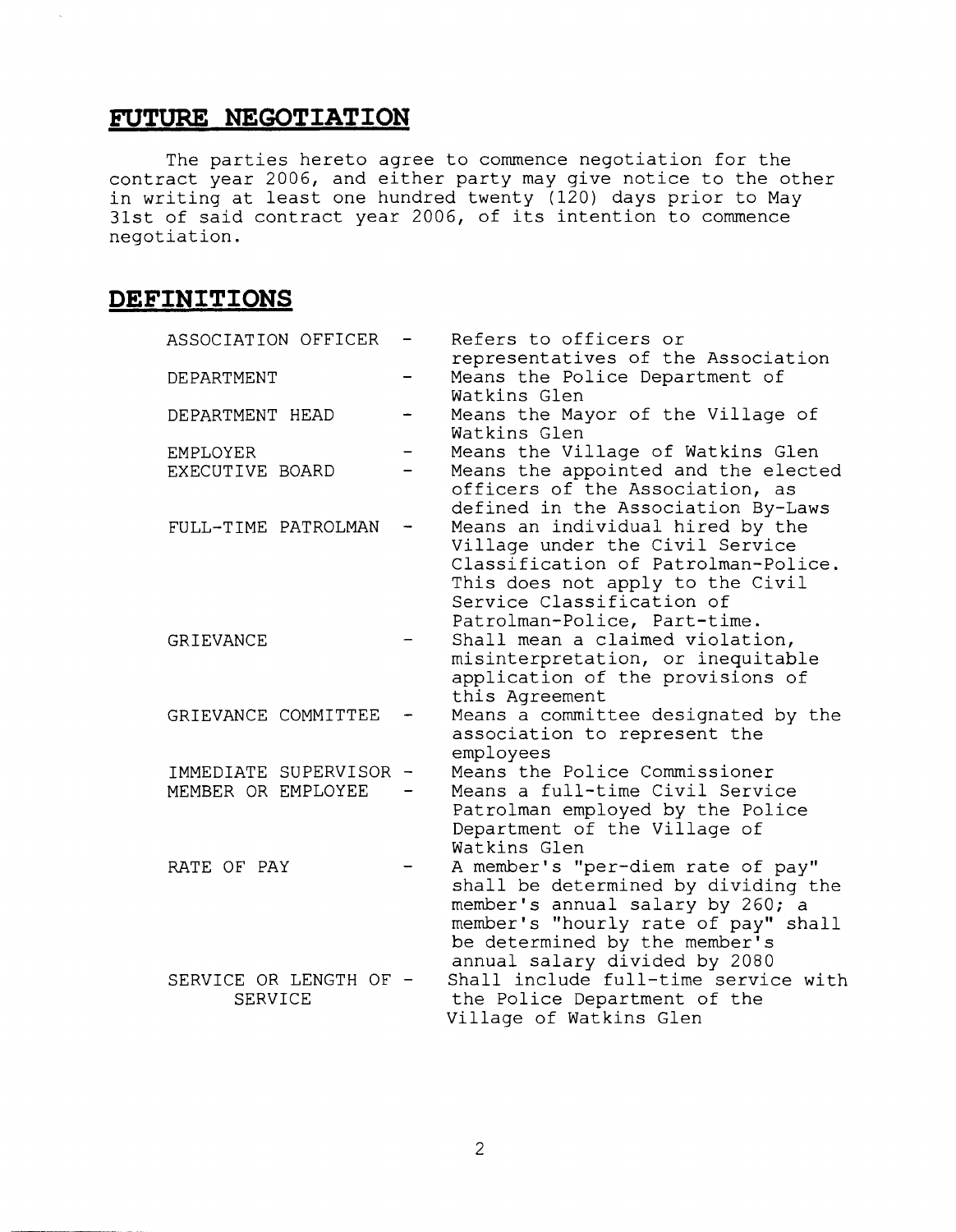# **JOB CLASSIFICATION**

# **PERSONNEL, CLASSIFICATION RATES AND JOB DESCRIPTION**

1. The Association shall represent full-time competitive Civil Service Patrolmen.

2. The Association does not represent the Commissioner of Police (Mayor) or part-time Patrolmen - Police.

# **CLASSIFICATION OF EMPLOYEES COVERED BY THIS AGREEMENT**

There shall be two (2) classifications of Employees in the bargaining unit as follows:

| а. | Provisional Employees: | All employees shall be<br>provisional until permanently<br>appointed after Civil Service<br>Examination and schooling is<br>completed.            |
|----|------------------------|---------------------------------------------------------------------------------------------------------------------------------------------------|
| b. | Permanent Employees:   | Employees who have passed the<br>appropriate Civil Service test<br>or who have been given a<br>permanent appointment by the<br>Board of Trustees. |

# PROBATIONARY PERIOD

a. All new employees and employees who, on the effective date of this Agreement, have less than six consecutive months service shall be regarded as probationary employees until they have been employed, within the Department for a period of six (6) consecutive calendar months. Absence from work for any reason, except schooling required by law, shall not be included in calculating an employee's six (6) months probationary period, but in no event shall a probationary employee become permanent until he has completed four months of actual work experience. Probationary employees may be discharged at the sole discretion of the Employer.

 $\mathbf{r}$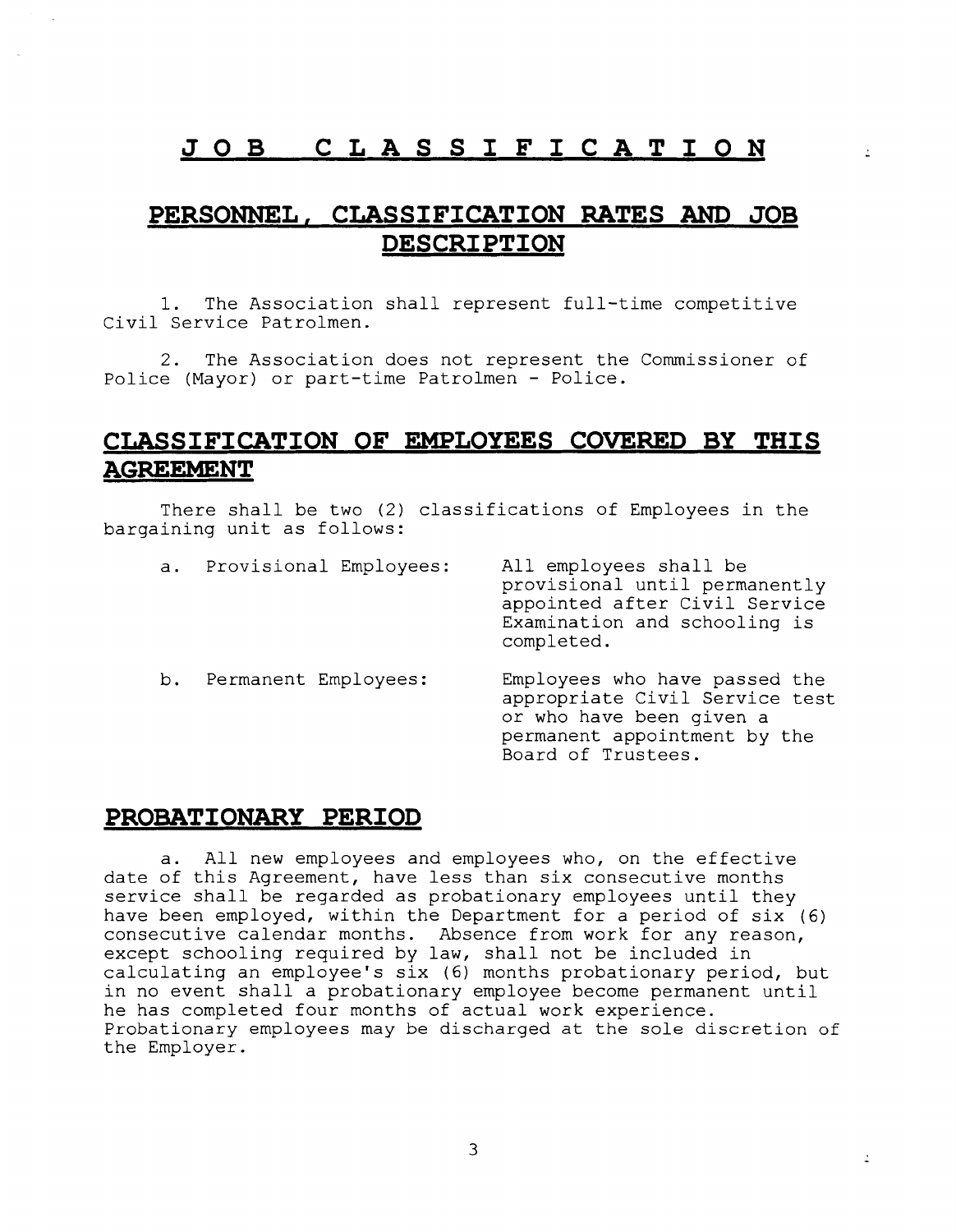b. Nothing in this Article shall require the Employer to continue the employment of an employee who fails to qualify for permanent employment.

# **PROBATIONARY APPOINTMENTS**

The Association and the Village agree that the first six (6) months of a probationary appointment to the Police Department is deemed to be a trial period; the parties further agree that while a probationary appointee is entitled to all of the economic benefits and terms of this Agreement, such appointee is, nevertheless, subject to discharge from the Department by the Village for any reason deemed sufficient by the Village and such discharge, if it occurs, shall not be subject to the grievance procedure.

# **SALARY PROVISIONS**

# **COMPENSATION**

1. Salary Schedule. All full-time competitive Civil Service Patrolmen shall be compensated in accordance with the following schedule:

a. Base salary of \$27,500.00. It is the intent of this agreement that anyone hired during the term of this agreement will start at the base salary of \$27,500.

b. The salary increases will then be as follows:

- 1) Salary at completion of first year will be  $$30,000.00.$   $14.43$
- 2) Salary at completion of second year will be \$32,500.00. *15.6*%
- 3) Salary at completion of third year will be  $$35,000.00.$   $\frac{16.827}{16^{13}}$
- 4) Salary at completion of fourth year will be  $$37,500.00.$   $$37,500.00.$
- 5) Salary at completion of fifth year will be  $\frac{22}{39,000.00}$ .  $\frac{1}{10,15}$
- c. Patrolmen having completed their sixth year shall then receive an annual increase in salary. The increase for June, 2003 shall be five percent  $(5\frac{2}{3})$ , for June, 2004 the increase shall be three percent (3%), for June, 2005 the increase shall be three percent (3%).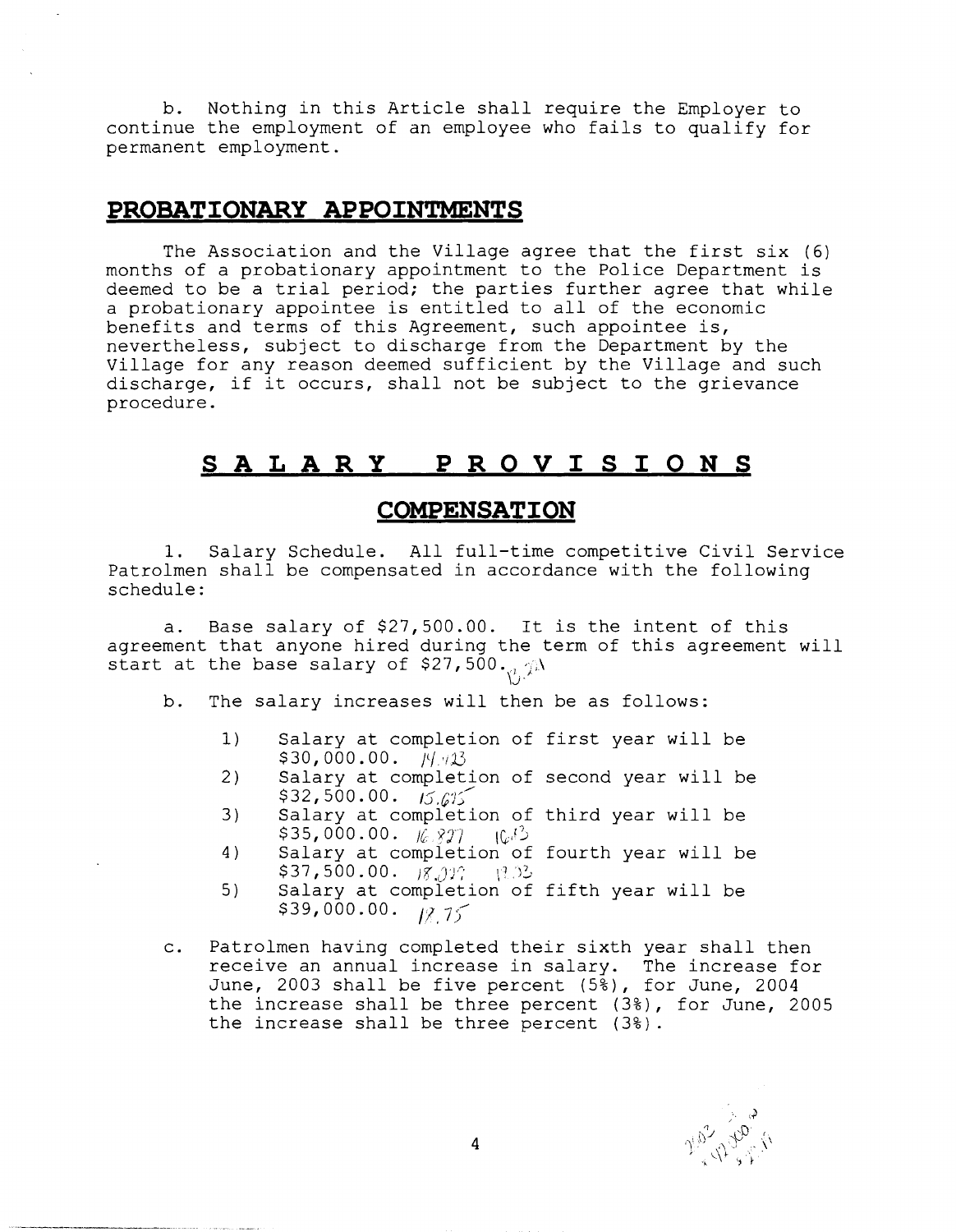d. The Sergeant's pay shall be an additional \$3,000.00 per year.

#### **SHIFT DIFFERENTIAL**

An additional 40-cents per hour above the base hourly rate will be paid for hours worked between 3:00 p.m. and 11:OO p.m. An additional 50-cents per hour above base hourly rate will be paid for hours worked between 11:OO p.m. and 7:00 a.m.

#### **LONGEVITY**

In addition to the salary payments hereinabove provided, all full time competitive Civil Service Patrolmen will be paid longevity increases as follows:

Completion of sixth year to tenth year - \$1,000.00 Completion of tenth year to fifteenth year - \$1,250.00 Completion of fifteenth year to twentieth year - \$1,500.00

The longevity increase increments defined above shall be payable each year of the defined incremental years and shall not multiply each year during the increment. (For example, \$1,000 is payable for the 6th year of service, \$1,000 is payable for the 7th, 8th, 9th and 10th year of service. The \$1,000 does not add to the previous \$1,000 of the preceding year.)

# **MILEAGE AND EXTRA ACTIVITIES ALLOWANCE**

#### A. Mileage

Effective June 1, 2003, through May 31, 2006, reimbursement for authorized use of personal car on Village business is at the then current IRS rate.

B. Extra Activities

Appearances compelled by subpoena or directed by superior officers before criminal courts, grand juries, petit juries, suppression hearing, motion practice and appellate matter and breath test, all in so far as they may relate to the regular and normal duties of a law enforcement officer and further including but not limited to the New York Liquor Authority, the New York State Investigation Commission and the New York State Department of Motor Vehicles will be compensated by a minimum of four hours, only when exclusively some time other than regularly scheduled working hours.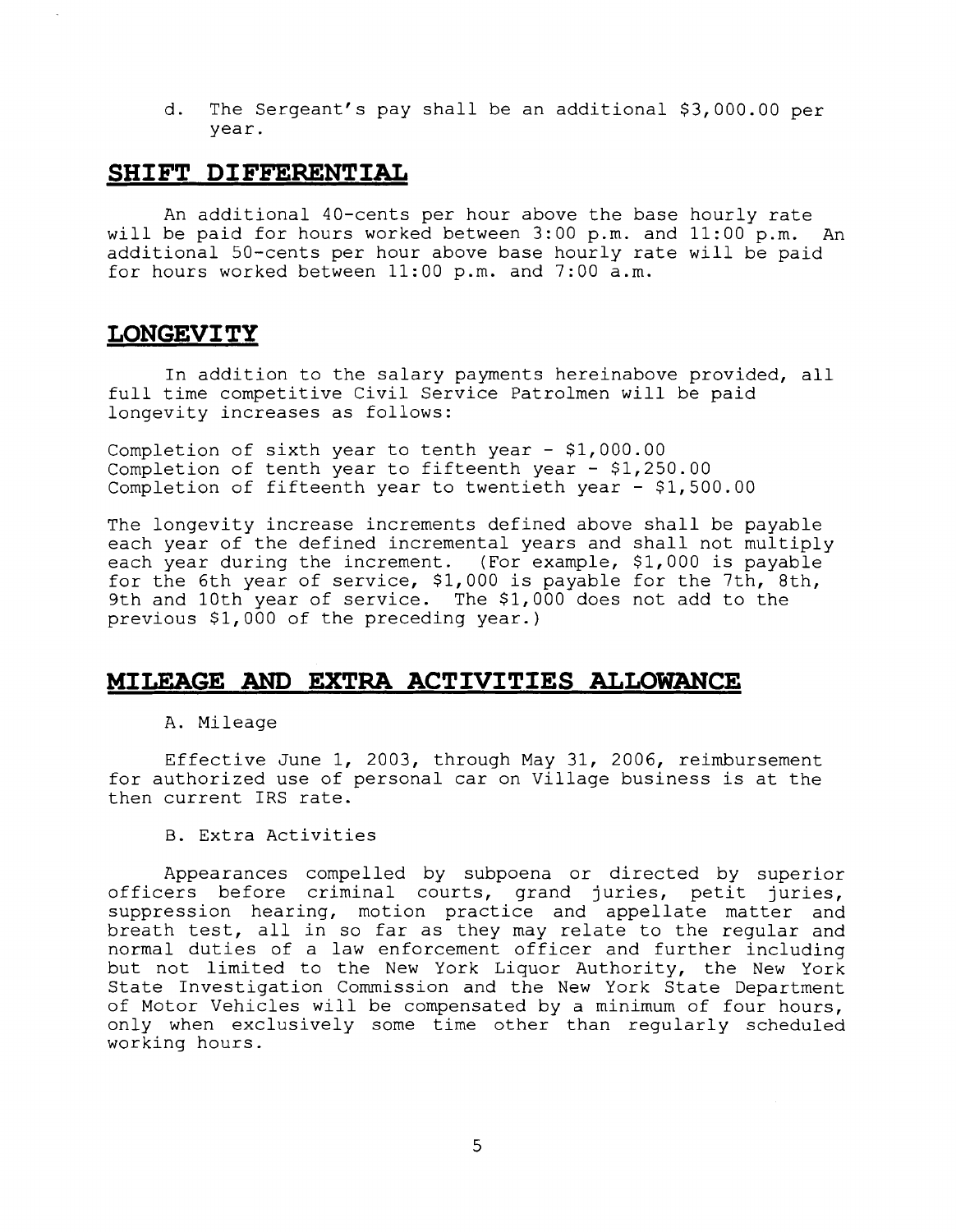#### RETIREMENT BENEFITS

The Village of Watkins Glen will supply paid non-contributory "20 YEAR CAREER" Plan, Section 384-d retirement for full-time Patrolmen, under the New York State Retirement System, Plan number 384-d (one-half pay after 20 years of service).

# **VACATION**

All full-time Patrolmen will receive twelve (12) days vacation after one (1) year of service and up to the fifth year of service; seventeen (17) days after completion of the fifth (5) year of service and up to the tenth year of service; twenty-two (22) days after the tenth (10) year of service and up to an including the twentieth year of service; one (1) day added for every year over twenty years with no cap. Patrolmen must take two (2) weeks vacation by law. Accrued vacation time beyond two weeks may be cashed in or vacation days can be accrued up to a maximum of fifty-five (55) days total.

# **HEALTH PLAN**

The Village will pay ninety-two percent (92%) and the employee eight percent (8%) of the premium for Hospital, Medical/Surgical and Major Medical Insurance and the preferred series dental as is currently provided through Chemung County's Insurance Program for full-time Patrolmen who choose to participate and are eligible for either the individual or family plan. Any change from this insurance plan must be approved by both the bargaining unit and the employer.

The Village also agrees to provide a pre-tax contribution program designed to allow employees who so choose to pay the employee share of health insurance costs prior to the calculation of income tax, where consistent with State and Federal tax law. The covered employees agree to complete a coordination of benefits form by July  $1^{5t}$  of each year, detailing all other health insurance policies in effect for themselves and covered family members.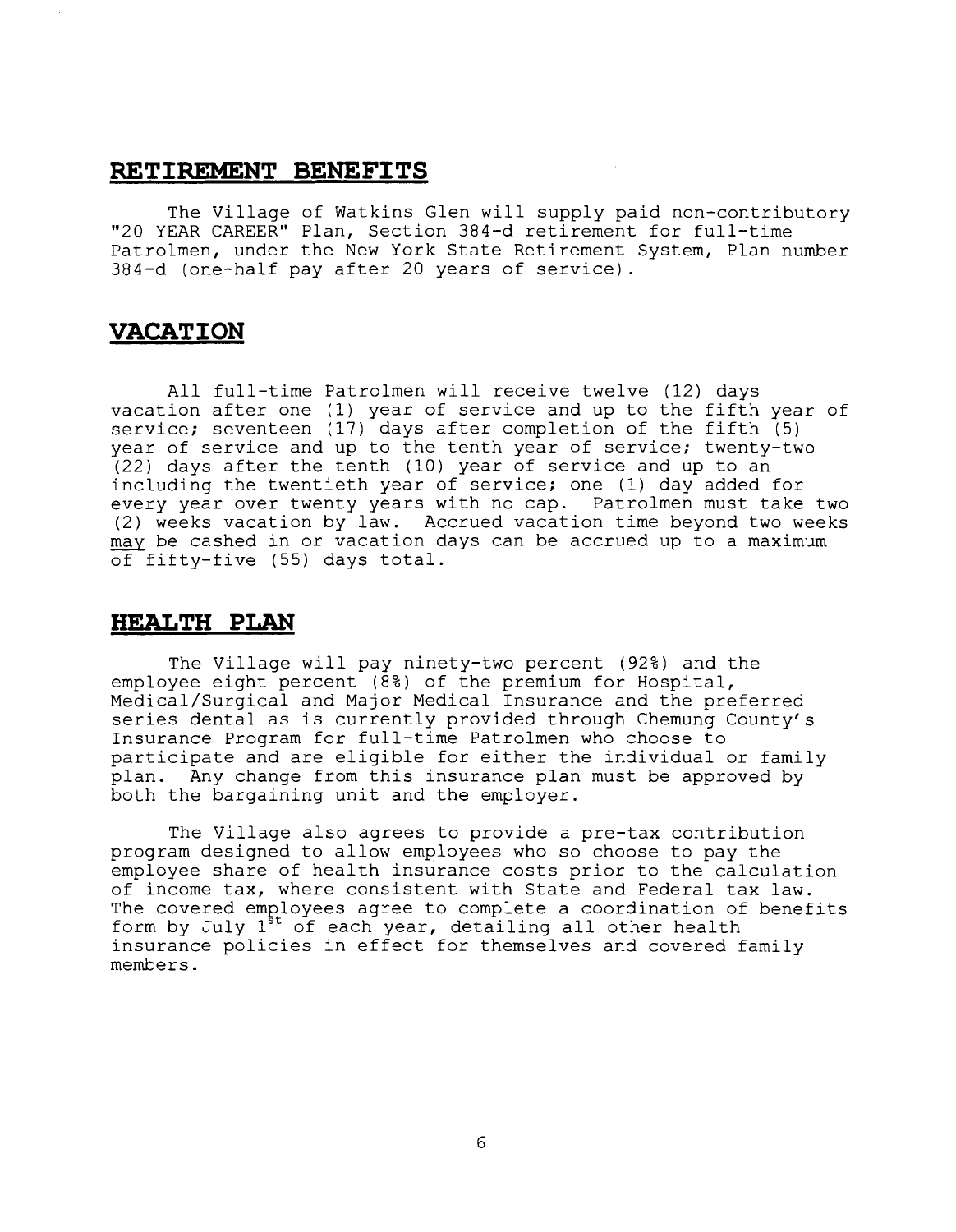# **HOLIDAYS**

In each year of the contract, 2003-2006, full time competitive Civil Service Police Officers will be granted thirteen (13) paid holidays:

- 1. New Year's Day 7. Thanksgiving and the<br>2. Martin Luther King Day\* 8. Day after
- Martin Luther King Day\*
- 
- 
- 
- 
- - - Thanksgiving
- 3. Easter 9. Christmas and the<br>4. Fourth of July 10. Day after Christma
- 4. Fourth of July 10. Day after Christmas<br>5. Labor Day 11. Presidents Day
	- 11. Presidents Day<br>12. Veterans Day
- 6. Columbus Day\*  $12.$  12.
	-
	- Birthday\*
- \* These Holidays are designated as "Floating Holidays"
- A. So far as practical and approved by the Officer in Charge or the Mayor, vacation and holidays may be taken any time throughout the year.
- B. No more than three (3) consecutive Holidays shall be taken as time off during any workweek and no more than three (3) Holidays shall be taken as time off in conjunction with any vacation time.
- C. Any holiday time left at the end of each Village calendar year will be transferred into a compensatory time account, compensatory time may be used as time off, but only used at the discretion of the Officer in Charge or Mayor. The maximum accrual allowable will be thirteen (13) days (104 hours), with no lump sum payment at anytime during employment or upon separation or retirement and shall be subject to A. and B. above.

## CLOTHING AND EQUIPMENT ALLOWANCE

The Village of Watkins Glen will initially supply all fulltime Patrolmen complete summer and winter uniforms consisting of the following for each category:

- 1. Four (4) pair of year-round trousers
- 2. Five (5) summer and five (5) winter shirts
- 3. One (1) summer hat
- 4. Two (2) pairs of shoes
- 5. Two (2) ties
- 6. One (1) jacket with the proper liner to convert to winter ware.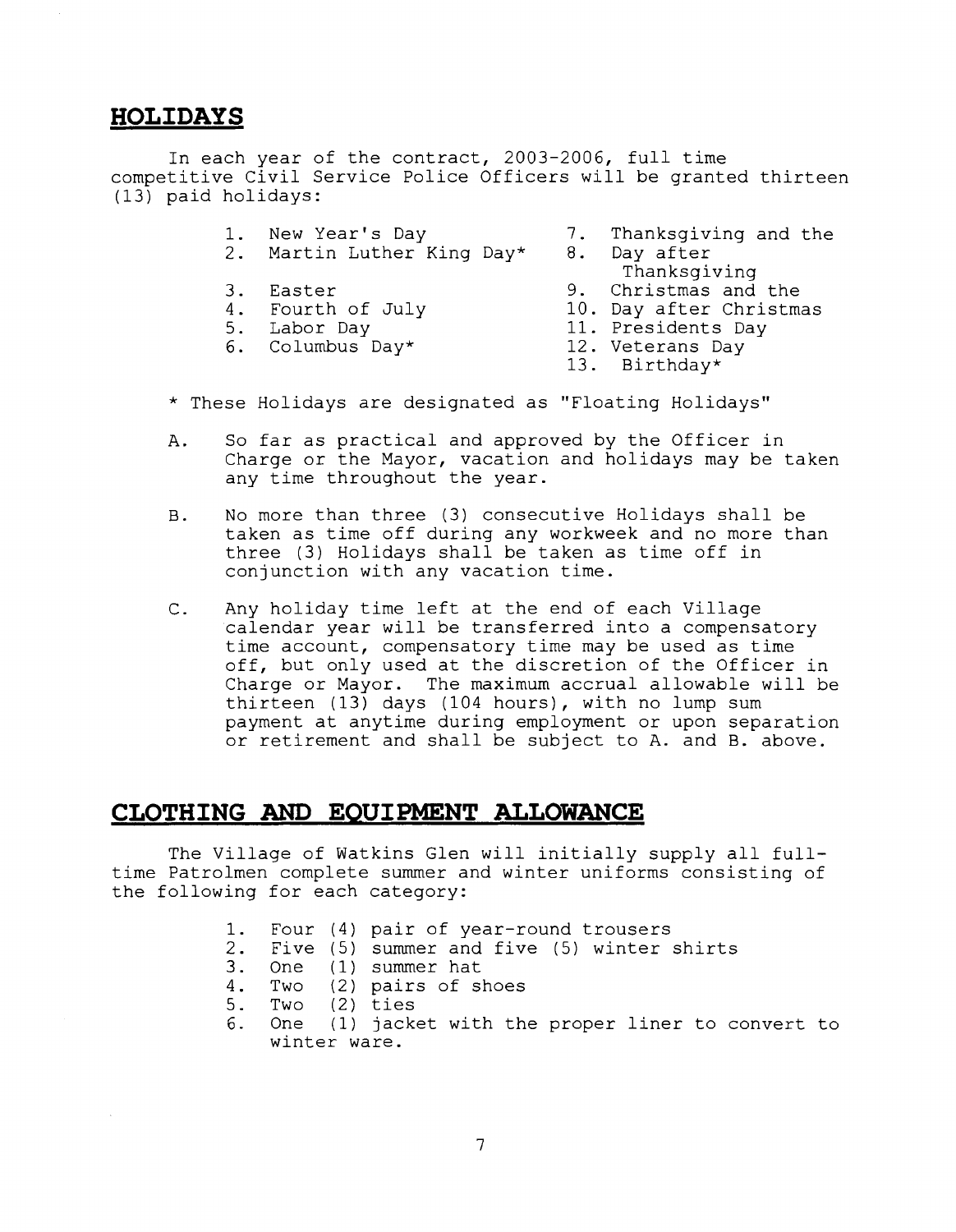- 7. Complete leather goods consisting of:<br>
a. Trouser belt e. Handcuff case
	- a. Trouser belt<br>b. Gun belt
- 
- 
- 
- 
- b. Gun belt f. Nightstick holder<br>c. Cartridge case f. Mace container hol q. Mace container holder
- d. Holster
- 8. At least one (1) pair of handcuffs<br>9. One (1) container of mace and/or to
- One (1) container of mace and/or tear gas
- 10. Complete rain gear, including boots

11. One (1) shirt badge, one (1) name plate, and all authorized patches prescribed

12. One (1) coat badge and one (1) hat badge

It is understood and agreed that the Village will provide and maintain said equipment and uniforms as needed.

It is understood and agreed that the clothing and equipment as herein provided for will not necessarily be replenished each and every year, but only as the same is actually needed by the individual Patrolman as mutually agreed between the Mayor and the Employee.

# **SCHOOLING AND TRAINING**

All full-time Patrolmen will be sent to schools, training, seminars, etc., related to the Police field which are to his benefit and to that of the Employer's in the opinion of the Mayor and the Board of Trustees, and if it is held at a time that will not conflict with normal operations of the Department which are held in Zone 12. If possible, all Patrolmen will be trained and schooled for all Police related jobs in the Department. A written request will be submitted to the Mayor and he in turn will submit<br>it to the Board of Trustees. The Board of Trustees will approve The Board of Trustees will approve or disapprove request. The Village will pay for all material needed, all travel expenses to include meals, lodging, the IRS rate per mile travel allowance, and the officer's regular wage figured on an ordinary weekly basis.

Any Patrolmen trained in a special field such as photography, accident investigation, breath test operation, etc., will be used by the Department when needed before outside Department Specialists are requested.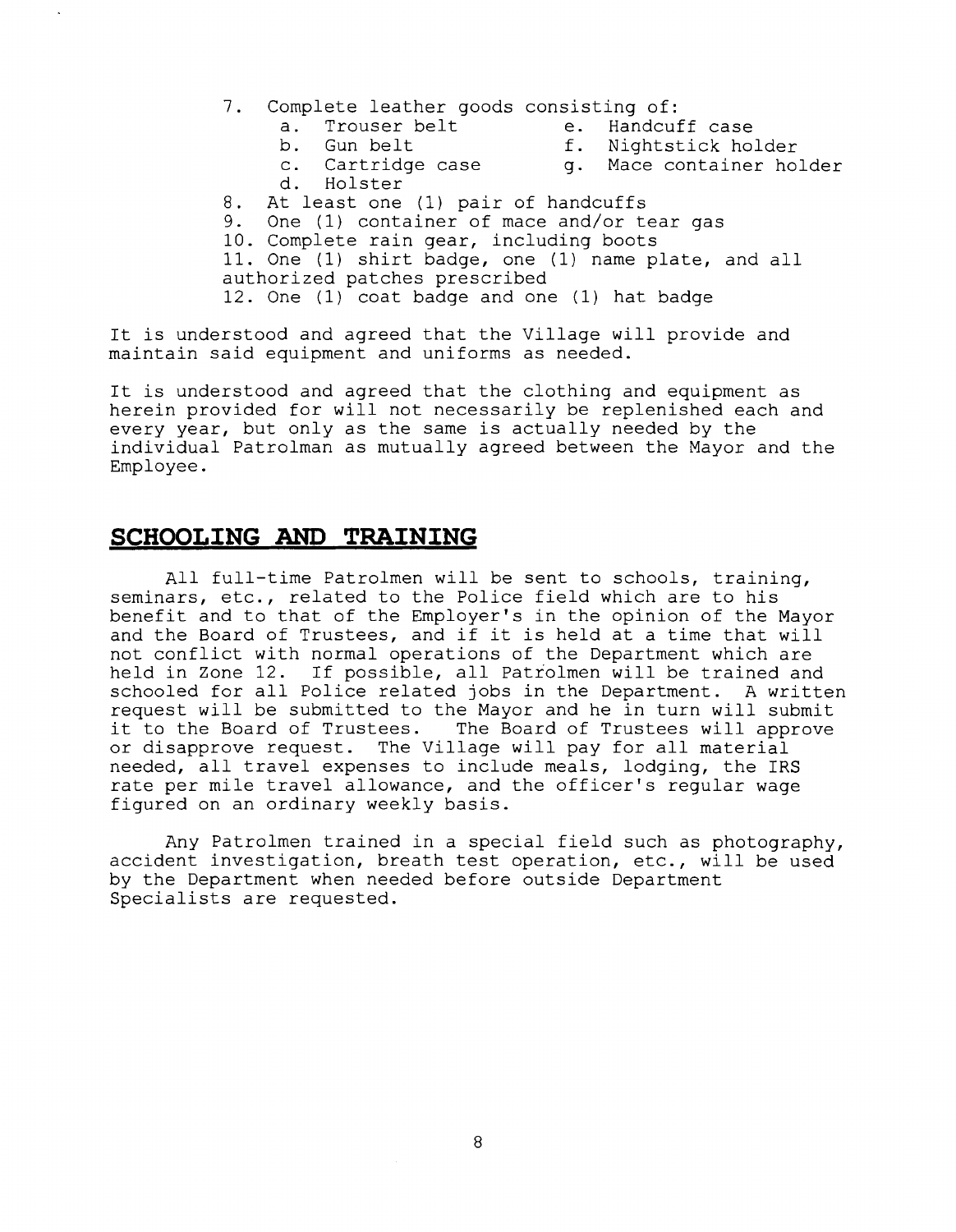# **WORK HOURS AND CONDITIONS**

## **PAY PERIODS, WORK SHIFTS. SHIFT SCHEDULE**

1. The standard pay period shall be bi-weekly.<br>2. The standard work shift shall be eight (8)

The standard work shift shall be eight  $(8)$  hours, and there shall be three (3) shifts in each 24 hour period. The standard workweek shall be seven (7) consecutive days from Thursday through Wednesday.<br>3. All full-time Patr

All full-time Patrolmen will work their regularly assigned shifts, in accordance with a shift schedule to be worked out between the Village and the Mayor for each contract year.<br>4. The said shift schedule will require one (1) Patrolm

4. The said shift schedule will require one (1) Patrolman on 11-7 shift work an extra 11-7 shift each one (1) week pay period. The shift schedule will also provide for each Patrolman to have one (1) full weekend (Saturday and Sunday) off each month.

5. Patrolmen who are scheduled to work holidays must work those days, but to be compensated as a regular paid holiday for the contract years.<br>6. Unless nec

Unless necessitated by personnel shortages in the Department, and insofar as otherwise practicable, no Patrolman shall be required to work more than one-hundred-seventy-one (171) hours in any four (4) consecutive pay periods [twenty-eight (28) consecutive days].

7. Each employee shall be allowed one (1) thirty (30) minute meal period in each eight (8) hour work shift.

# **OVERTIME PAY**

Any Patrolman required to work, over eighty (80) hours in a bi-weekly pay period shall be compensated at the rate of one and one-half  $(1 \t{b})$  times his regular hourly rate of pay. All overtime hours will be paid in the bi-weekly pay period in which it was worked.

Scheduled vacation, holiday and compensatory time shall be included in calculating hours worked during a bi-weekly pay period.

Full-time Patrolmen shall have first refusal on overtime created from sick days.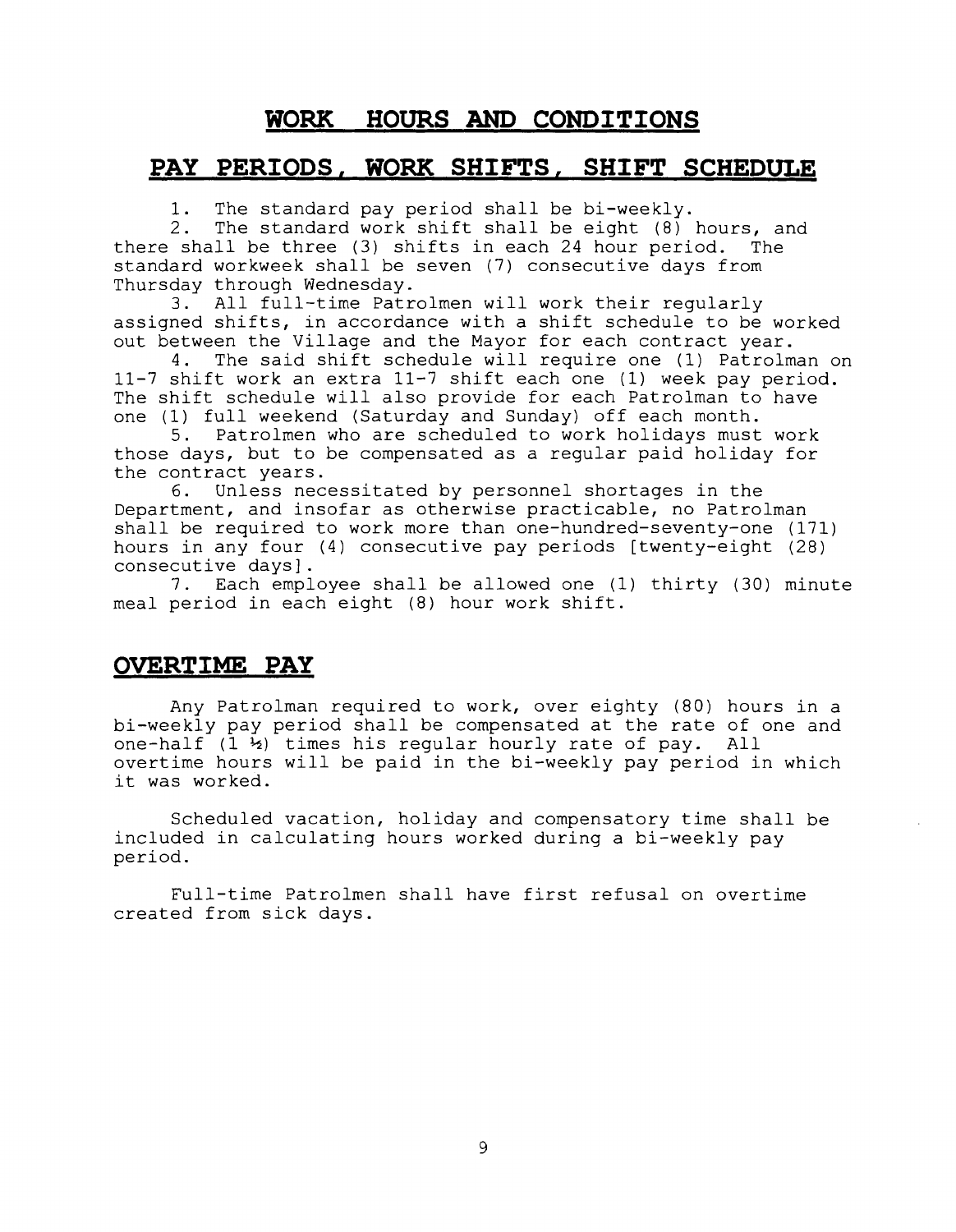## **SUBSTITUTION**

The practice of one employee voluntarily working for another shall be continued provided:

- a. Such substitution does not impose additional cost to the Department
- b. Such substitution is within rank only
- c. The superior officer under whose jurisdiction the substitution will occur is notified in advance and such request is approved by the Mayor
- d. Neither the Department nor the Employer shall be held responsible for enforcing any agreement made between the Employees.

# **NATURE OF LAW ENFORCEMENT WORK**

By its very nature, law enforcement is a constant responsibility twenty-four (24) hours a day in all seven (7) days of the week. In order to cover these continuous hours, it is necessary to schedule Police Officers on tours of duty or shifts, which include the nighttime and the weekends in addition to the normal Employee workdays. The days of the week and hours of the day when a Policeman is scheduled to be on duty may vary from the duty of other officers, but insofar as possible, shall conform to the shift schedule referred to above.

# **JOB CHANGE**

Movinq from a non-competitive position to a competitive position within the Department will result in no loss of seniority.

#### **FUNERAL LEAVE**

Each member of the Association shall have three (3) days off, with pay, due to the death of a member of the member's immediate family to coincide with calling hours and burial. For the purpose of this section, immediate family shall be deemed to include the following only: child, spouse, mother, father, sister, brother, mother-in-law, father-in-law, grandmother, grandfather and grandchildren. The Board must be notified of funeral leave.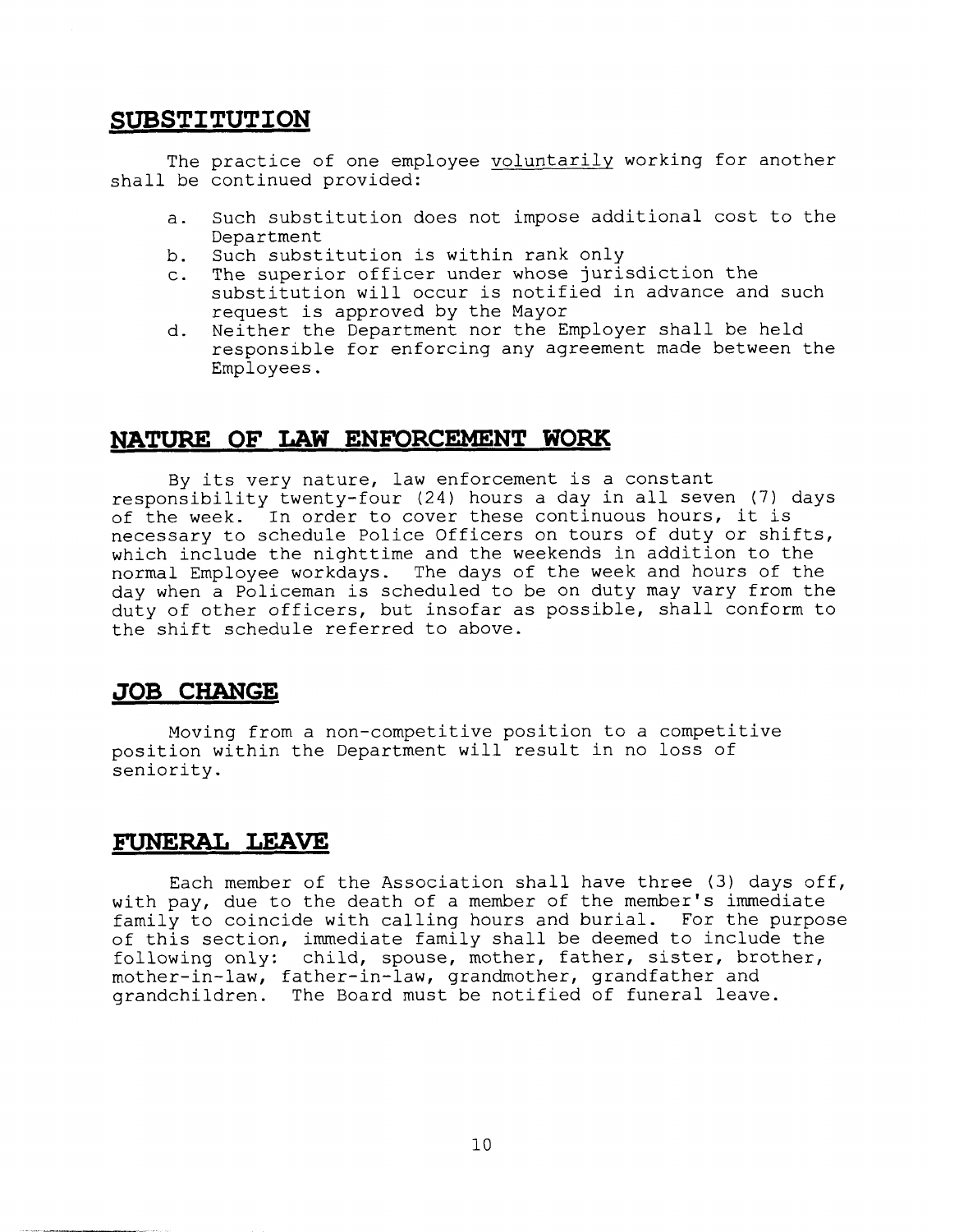# **SICK LEAVE**

All full-time Civil Service Patrolmen will be entitled to a maximum of 18 sick days per year, accumulative to a maximum of two hundred-ten (210) days. Patrolmen shall receive their regular salary during any such period of sick leave.

Unused accumulated sick days will be payable at retirement in the form of a contribution to Employee's payment of health insurance, under the following conditions:

> All unused sick time at retirement will be used to pay for fifty percent (50%) of health insurance until sick time is exhausted. The amount available for this will be computed by multiplying hourly rate at time of retirement by eight hours per day times the number of sick days remaining on the books. After all sick time is exhausted, health insurance will be paid at fifty percent (50%) by the Village and fifty percent (50%) by the retiree. In the event of death of retiree, unused sick time will continue to pay for health insurance for the spouse at one hundred percent (100%) until exhausted, and then fifty percent (50%) by the Village and fifty percent (50%) by the spouse.

# **PERSONAL LEAVE**

1. All Patrolmen shall be allowed five (5) days personal leave per year. An Employee may be absent from his/her job for personal reasons for a maximum of five (5) days, which will be deducted from sick days. In the event the MEA contract increases the number of allowable personal days in their contract, the days allowed in this contract will increase to the same number as the MEA contract employees. A decrease in personal days in the MEA contract shall not affect this contract.

2. Employees shall notify the Mayor in writing when they intend to be absent for a personal day with as much advance notice as possible.

3. In an emergency condition/situation, a written notification after leave has been taken is permitted.

## **SPECIAL PROVISIONS RELATIVE TO SICK LEAVE**

1. Sick leave allowed in one-half (1/2) day units.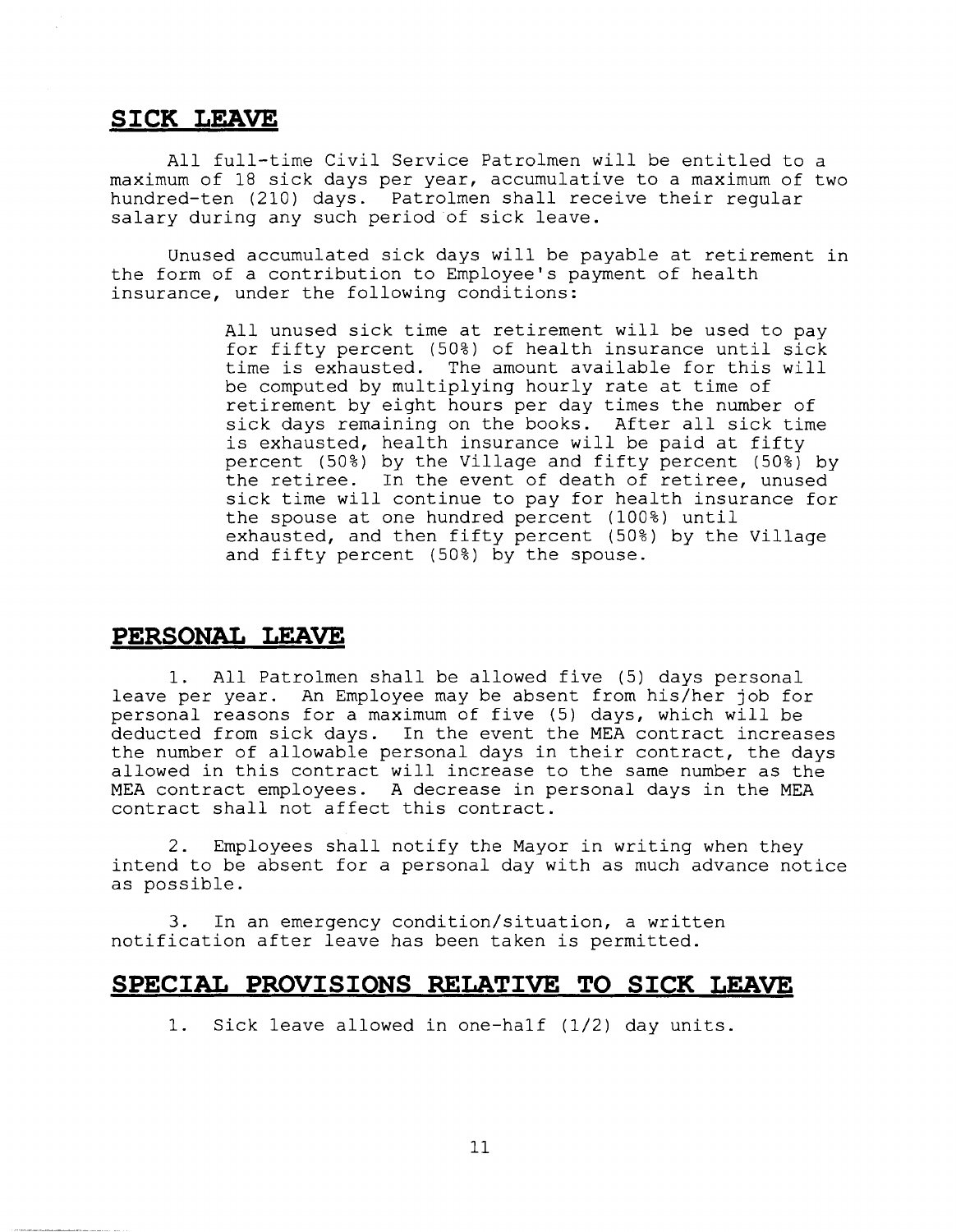2. After three (3) days of illness or disability, a doctor's certificate is necessary to return to work.

3. Sick leave is allowed to be used by the Employee for his or her own dental appointments or medical appointments or examinations.

4. An Employee may use a maximum of five (5) days per year of his accrued sick leave for the purpose of family health care.

5. Employees under Disability Insurance - Off job illness or injury: shall receive full wage or salary for the first five (5) days of illness or disability. After first five (5) days, Employer to pay the difference between Employee's weekly indemnity payment and Employee's regular wage or salary until benefits which are applicable under the items hereinabove providing for sick leave accumulation are exhausted. It is understood and agreed that the benefits provided for in this paragraph are figured in allowable days and not in salary amounts so that an Employee who had accumulated the maximum two-hundred-ten (210) days of sick leave would receive full wage or salary for the first five (5) days of illness and partial wage or salary for an additional twohundred-five days, which partial payment would be the difference between the Employee's weekly indemnity payment and the Employee's regular wage or salary. In no event, however, shall the Employer pay or advance the full amount of the Employee's wage or salary after the first five (5) days of illness or disability, once the employee has filed for Disability Insurance.

- 6. Employees injured or become ill because of job and are eligible for Workers' Compensation benefits (Hospital Insurance is non-operative in Workers' Compensation cases) :
- a. Full wage or salary for first five (5) days.

b. After first five (5) days, Employer to pay difference between Workers' Compensation benefits and Employee's wage or salary until benefits which are applicable under the items hereinabove providing for sick leave accumulation are exhausted.

c. It is understood and agreed that the benefits provided for in this section are figured in allowable days and not in salary amounts so that an Employee who had accumulated the maximum two-hundred-ten (210) days sick leave would receive full wage or salary for the first five (5) days of illness and partial wage or salary for an additional two-hundred-five (205) days, which partial payment would be the difference between Workers' Compensation benefits and the Employee's regular wage or salary.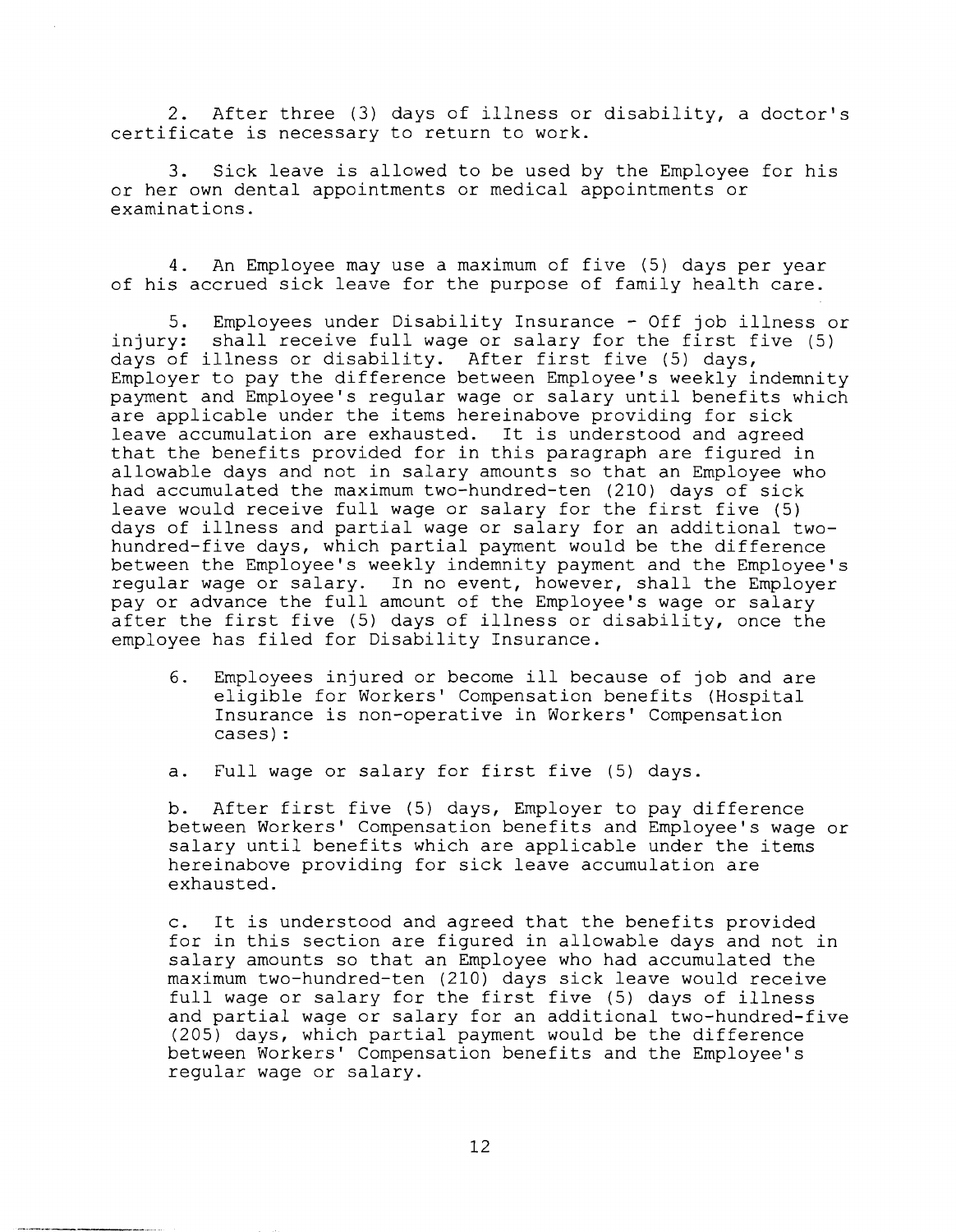d. In no event, however, shall the Employer pay or advance the full amount of the Employee's wage or salary after the first five (5) days of illness or disability under a worker's compensation claim.

#### **RULES AND REGULATIONS OF THE DEPARTMENT**

The Mayor will provide each Employee a copy of the current Rules and Regulations of the Police Department, and a copy will be posted at the Police Department. All Patrolmen will be expected to have read and understood the current Rules and Regulations, and to abide by them.

## **GRIEVANCE PROCEDURE**

For the purpose of this contract, the word "Grievance" means any claimed violation, misinterpretation or inequitable application of the terms of this Agreement.

A. The grievance procedure shall consist of the following three (3) steps:

1. The Employee presents his grievance to the Immediate Supervisor who shall, to such extent as he may deem appropriate, consult with the Board.of Trustees.

The discussion and resolution of grievance at the first stage shall be on an oral and informal basis. The immediate supervisor shall render his determination to the aggrieved Employee within ten (10) calendar days after the grievance has been presented to him. If such grievance is not satisfactorily resolved at the first stage, such Employee may proceed to the second stage.

2. Within an additional ten (10) days from receipt of the Immediate Supervisor informal disposition of the grievance, the Employee shall present his grievance in writing to the Board of Trustees. The Board will study the written facts of the case and present its determination in writing thereof to the Employee within ten (10) calendar days of the receipt of the written grievance. If such grievance is not satisfactorily resolved at the second state, such Employee may proceed to the third stage.

3. Within an additional ten (10) days after receipt by the Employee of the Mayor's and Board of Trustees' written determination of the grievance, the Employee may submit the Grievance to the Board of Trustees by delivering a copy thereof to the Village Clerk. The Employee must notify the Mayor of the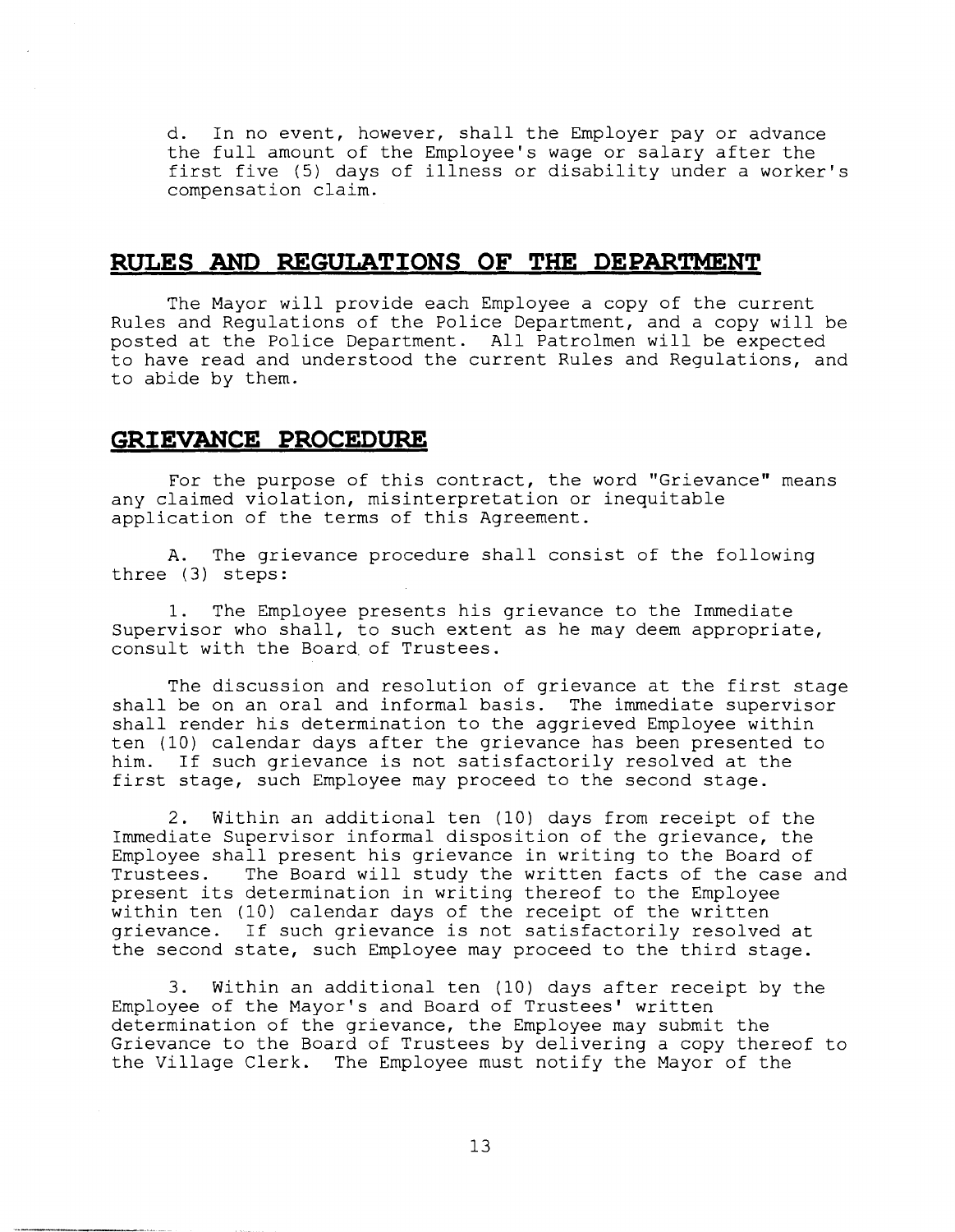beginning of the third stage at the time of the service upon the Village Clerk, after which time the Mayor will have an additional ten (10) days to submit his findings and determinations to the<br>Board of Trustees. The Board of Trustees will review the matt The Board of Trustees will review the matter, and if it feels it necessary, schedule a hearing to be attended by the Employee and the Mayor. In any event, the Board of Trustees must decide the matter within thirty (30) calendar days of the receipt of the Mayor's report and notify the Employee and the Mayor of its disposition in writing, stating the reasons therefore within an additional five (5) calendar days.

B. The grievance procedure for any alleged grievance must be instituted within ten (10) calendar days of the incident and the grievance steps must be taken by the Employee within the time limits set forth herein, or the Employee waives any grievance.

C. If the Employee so chooses, he may be aided and accompanied by a representative of his choice at any stage of the grievance procedure.

D. In the event that an agreement cannot be reached between the Employee and the Village Board, the grievance will be settled through binding arbitration, as required by law.

#### **PAYROLL SAVINGS**

The Village will supply a system of payroll savings for any member of the Department so desiring to join. Payroll savings plan could be either specified amount placed in member's savings account or U.S. Savings Bonds obtained by withholding a specified amount from the Employee's pay at his request to take part in such a program.

#### **AMENDMENT**

This Agreement shall be subject to amendment at any time by mutual consent of both parties hereto. Any such amendment agreed upon shall be reduced to writing, and signed by the parties hereto. A proposed amendment will not be acceptable without the consent of both parties.